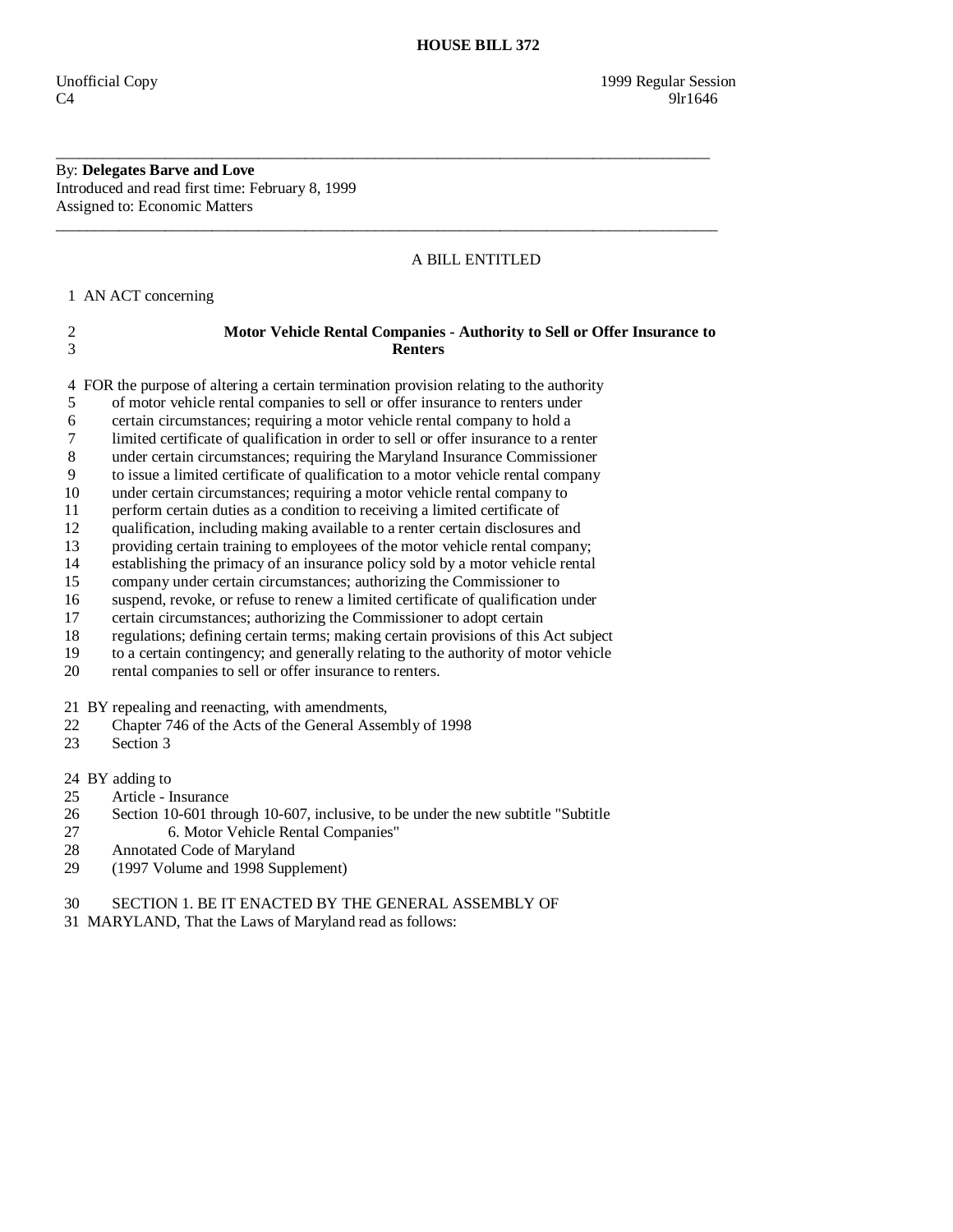| 1         | Chapter 746 of the Acts of 1998                                                                                                                                                                                                                                                                                                        |
|-----------|----------------------------------------------------------------------------------------------------------------------------------------------------------------------------------------------------------------------------------------------------------------------------------------------------------------------------------------|
| 2<br>3    | SECTION 3. AND BE IT FURTHER ENACTED, That this Act shall take effect<br>June 1, 1998. It shall remain effective for a period of 1 year and 4 MONTHS AND, at the<br>end of [May 31,] SEPTEMBER 30, 1999, with no further action required by the<br>5 General Assembly, this Act shall be abrogated and of no further force and effect. |
| 6         | SECTION 2. AND BE IT FURTHER ENACTED, That the Laws of Maryland<br>7 read as follows:                                                                                                                                                                                                                                                  |
| 8         | Article - Insurance                                                                                                                                                                                                                                                                                                                    |
| 9         | SUBTITLE 6. MOTOR VEHICLE RENTAL COMPANIES.                                                                                                                                                                                                                                                                                            |
|           | 10 10 601.                                                                                                                                                                                                                                                                                                                             |
| 11        | IN THIS SUBTITLE THE FOLLOWING WORDS HAVE THE MEANINGS<br>(A)<br>12 INDICATED.                                                                                                                                                                                                                                                         |
| 13<br>15. | "MOTOR VEHICLE RENTAL COMPANY" MEANS ANY PERSON THAT IS IN THE<br>(B)<br>BUSINESS OF PROVIDING PRIMARILY PRIVATE PASSENGER MOTOR VEHICLES TO THE<br>PUBLIC UNDER A RENTAL AGREEMENT FOR A PERIOD OF 180 DAYS OR LESS.                                                                                                                  |

 16 (C) "RENTAL AGREEMENT" MEANS ANY WRITTEN AGREEMENT CONTAINING 17 THE TERMS AND CONDITIONS THAT GOVERN THE USE OF A VEHICLE PROVIDED BY A 18 MOTOR VEHICLE RENTAL COMPANY UNDER THE PROVISIONS OF TITLE 18 OF THE 19 TRANSPORTATION ARTICLE.

 20 (D) "RENTER" MEANS ANY PERSON OBTAINING THE USE OF A VEHICLE FROM 21 A MOTOR VEHICLE RENTAL COMPANY UNDER THE TERMS OF A RENTAL 22 AGREEMENT.

23 (E) "VEHICLE" MEANS A MOTOR VEHICLE:

 24 (1) OF THE PRIVATE PASSENGER TYPE, INCLUDING PASSENGER VANS, 25 MINI VANS, AND SPORT UTILITY VEHICLES; OR

 26 (2) OF THE CARGO TYPE, INCLUDING CARGO VANS, PICKUP TRUCKS, 27 AND TRUCKS THAT DO NOT REQUIRE THE OPERATOR TO POSSESS A COMMERCIAL 28 DRIVER'S LICENSE.

29 10-602.

 30 (A) A MOTOR VEHICLE RENTAL COMPANY SHALL HOLD A LIMITED 31 CERTIFICATE OF QUALIFICATION BEFORE THE COMPANY OR ITS EMPLOYEES MAY 32 SELL OR OFFER ANY POLICIES OF INSURANCE IN THIS STATE TO A RENTER IN 33 CONNECTION WITH A RENTAL AGREEMENT.

 34 (B) A LIMITED CERTIFICATE OF QUALIFICATION ISSUED UNDER THIS 35 SUBTITLE SHALL ALSO AUTHORIZE ANY EMPLOYEE OF THE MOTOR VEHICLE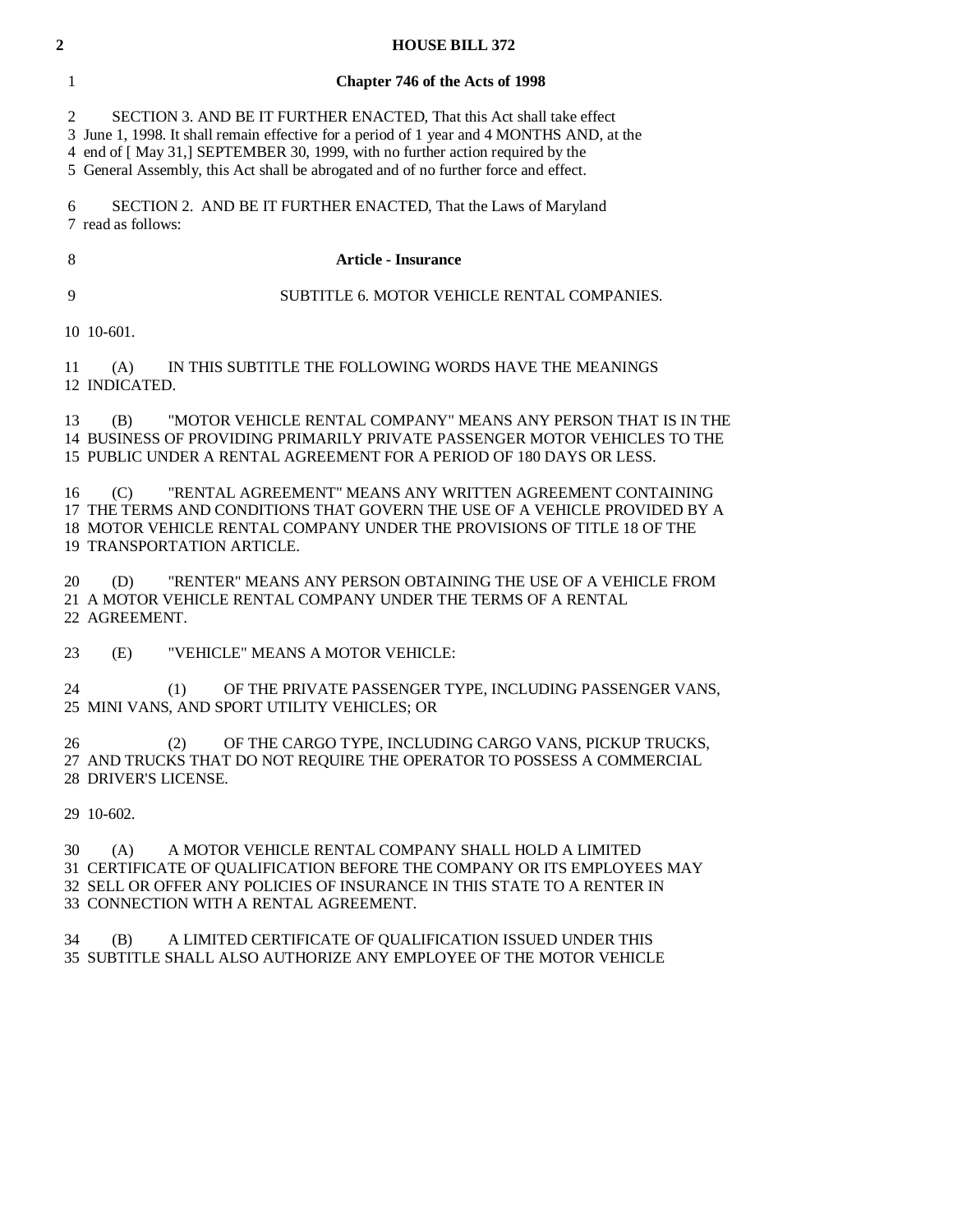1 RENTAL COMPANY WHO IS TRAINED, UNDER § 10-604(A)(4) OF THIS SUBTITLE, TO ACT 2 ON BEHALF OF, AND UNDER THE SUPERVISION OF, A MOTOR VEHICLE RENTAL 3 COMPANY, WITH RESPECT TO THE KINDS OF INSURANCE SPECIFIED IN § 10-604(B)(2) 4 OF THIS SUBTITLE.

 5 (C) THE ACTS OF AN EMPLOYEE OFFERING OR SELLING INSURANCE ON 6 BEHALF OF A MOTOR VEHICLE RENTAL COMPANY SHALL BE DEEMED THE ACTS OF 7 THE MOTOR VEHICLE RENTAL COMPANY FOR THE PURPOSES OF THIS SUBTITLE.

 8 (D) A MOTOR VEHICLE RENTAL COMPANY HOLDING A LIMITED CERTIFICATE 9 OF QUALIFICATION ISSUED UNDER THIS SUBTITLE IS NOT REQUIRED TO TREAT 10 PREMIUMS COLLECTED FROM A RENTER THAT PURCHASED INSURANCE FROM THE 11 MOTOR VEHICLE RENTAL COMPANY AS FUNDS RECEIVED IN A FIDUCIARY CAPACITY  $12$  IF

 13 (1) THE INSURER REPRESENTED BY THE MOTOR VEHICLE RENTAL 14 COMPANY HAS CONSENTED IN A WRITTEN AGREEMENT, SIGNED BY THE INSURER'S 15 CHIEF ADMINISTRATIVE OFFICER, THAT THE PREMIUMS DO NOT NEED TO BE 16 SEGREGATED FROM OTHER FUNDS RECEIVED BY THE MOTOR VEHICLE RENTAL 17 COMPANY IN CONNECTION WITH THE VEHICLE RENTAL; AND

 18 (2) THE CHARGES FOR INSURANCE COVERAGE ARE ITEMIZED BUT NOT 19 BILLED TO THE RENTER SEPARATELY FROM THE CHARGES FOR THE VEHICLE 20 RENTAL.

#### 21 10-603.

 22 (A) THE COMMISSIONER SHALL ISSUE TO A MOTOR VEHICLE RENTAL 23 COMPANY, OR A FRANCHISEE OF A MOTOR VEHICLE RENTAL COMPANY, A LIMITED 24 CERTIFICATE OF QUALIFICATION AUTHORIZING THE MOTOR VEHICLE RENTAL 25 COMPANY TO OFFER OR SELL INSURANCE IN CONNECTION WITH THE RENTAL OF A 26 VEHICLE IF THE MOTOR VEHICLE RENTAL COMPANY:

27 (1) MEETS THE REQUIREMENTS OF § 10-604 OF THIS SUBTITLE;

 28 (2) PAYS THE FEES REQUIRED UNDER §§ 2-104(J) AND 2-112 OF THIS 29 ARTICLE THAT ARE APPLICABLE TO A CERTIFICATE OF QUALIFICATION; AND

 30 (3) SUBMITS TO THE COMMISSIONER ANY ADDITIONAL INFORMATION 31 OR DOCUMENTATION THAT THE COMMISSIONER REQUIRES, INCLUDING ANY 32 INFORMATION OR DOCUMENTATION TO DETERMINE THE PROFESSIONAL 33 COMPETENCE, GOOD CHARACTER, AND TRUSTWORTHINESS OF THE MOTOR VEHICLE 34 RENTAL COMPANY.

 35 (B) A LIMITED CERTIFICATE OF TRUST ISSUED UNDER THIS SUBTITLE IS 36 SUBJECT TO THE SAME TERM AND RENEWAL CONDITIONS SPECIFIED FOR A 37 CERTIFICATE OF TRUST UNDER § 10-115 OF THIS TITLE.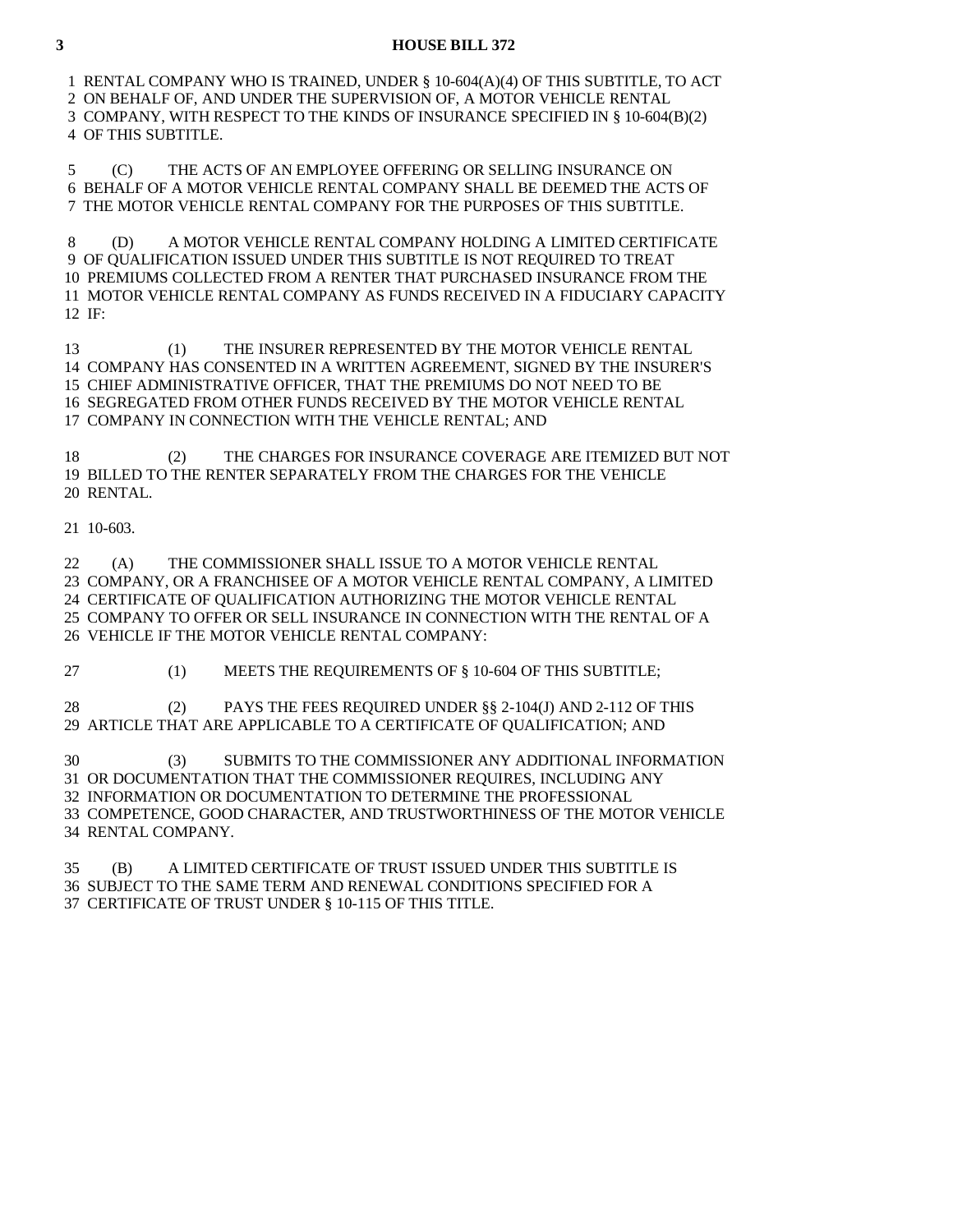1 10-604. 2 (A) A LIMITED CERTIFICATE OF QUALIFICATION ISSUED UNDER THIS 3 SUBTITLE AUTHORIZES THE MOTOR VEHICLE RENTAL COMPANY TO OFFER OR SELL, 4 IN CONNECTION WITH A MOTOR VEHICLE RENTAL AGREEMENT, THE INSURANCE 5 PRODUCTS SPECIFIED IN PARAGRAPH (B) OF THIS SECTION IF: 6 (1) THE POLICIES HAVE BEEN FILED WITH AND APPROVED BY THE 7 COMMISSIONER; 8 (2) THE MOTOR VEHICLE RENTAL COMPANY HOLDS AN APPOINTMENT 9 WITH EACH AUTHORIZED INSURER, UNDER § 10-118(A) OF THIS TITLE, THAT THE 10 MOTOR VEHICLE RENTAL COMPANY INTENDS TO REPRESENT; 11 (3) PRIOR TO COMPLETION OF THE RENTAL TRANSACTION, THE MOTOR 12 VEHICLE RENTAL COMPANY MAKES AVAILABLE TO THE RENTER DISCLOSURES 13 APPROVED BY THE COMMISSIONER THAT: 14 (I) SUMMARIZE, CLEARLY AND CORRECTLY, THE MATERIAL TERMS 15 OF COVERAGE, INCLUDING LIMITATIONS OR EXCLUSIONS; 16 (II) IDENTIFY THE AUTHORIZED INSURER OR INSURERS; 17 (III) THE POLICIES OFFERED BY THE MOTOR VEHICLE RENTAL 18 COMPANY MAY PROVIDE A DUPLICATION OF COVERAGE ALREADY PROVIDED BY A 19 RENTER'S PERSONAL AUTOMOBILE INSURANCE POLICY, HOMEOWNER'S INSURANCE 20 POLICY, PERSONAL LIABILITY INSURANCE POLICY, OR OTHER SOURCE OF 21 COVERAGE; 22 **EXECUTE:** IV THE PURCHASE OF AN INSURANCE POLICY FROM THE MOTOR 23 VEHICLE RENTAL COMPANY IS NOT REQUIRED IN ORDER FOR THE RENTER TO RENT 24 A VEHICLE; AND 25 (V) DESCRIBE THE PROCESS BY WHICH THE RENTER CAN FILE A 26 CLAIM; AND 27 (4) THE MOTOR VEHICLE RENTAL COMPANY PROVIDES A TRAINING 28 PROGRAM FOR ANY EMPLOYEE WHO OFFERS, SELLS, OR SOLICITS INSURANCE 29 POLICIES UNDER THIS SUBTITLE THAT INCLUDES: 30 (I) BASIC INSTRUCTION ABOUT THE KINDS OF INSURANCE 31 SPECIFIED IN SUBSECTION (B) OF THIS SECTION THAT CAN BE OFFERED TO 32 RENTERS; 33 (II) INSTRUCTION THAT THE PURCHASE OF ANY INSURANCE FROM 34 THE MOTOR VEHICLE RENTAL COMPANY IS NOT REQUIRED IN ORDER FOR THE

35 RENTER TO RENT A VEHICLE; AND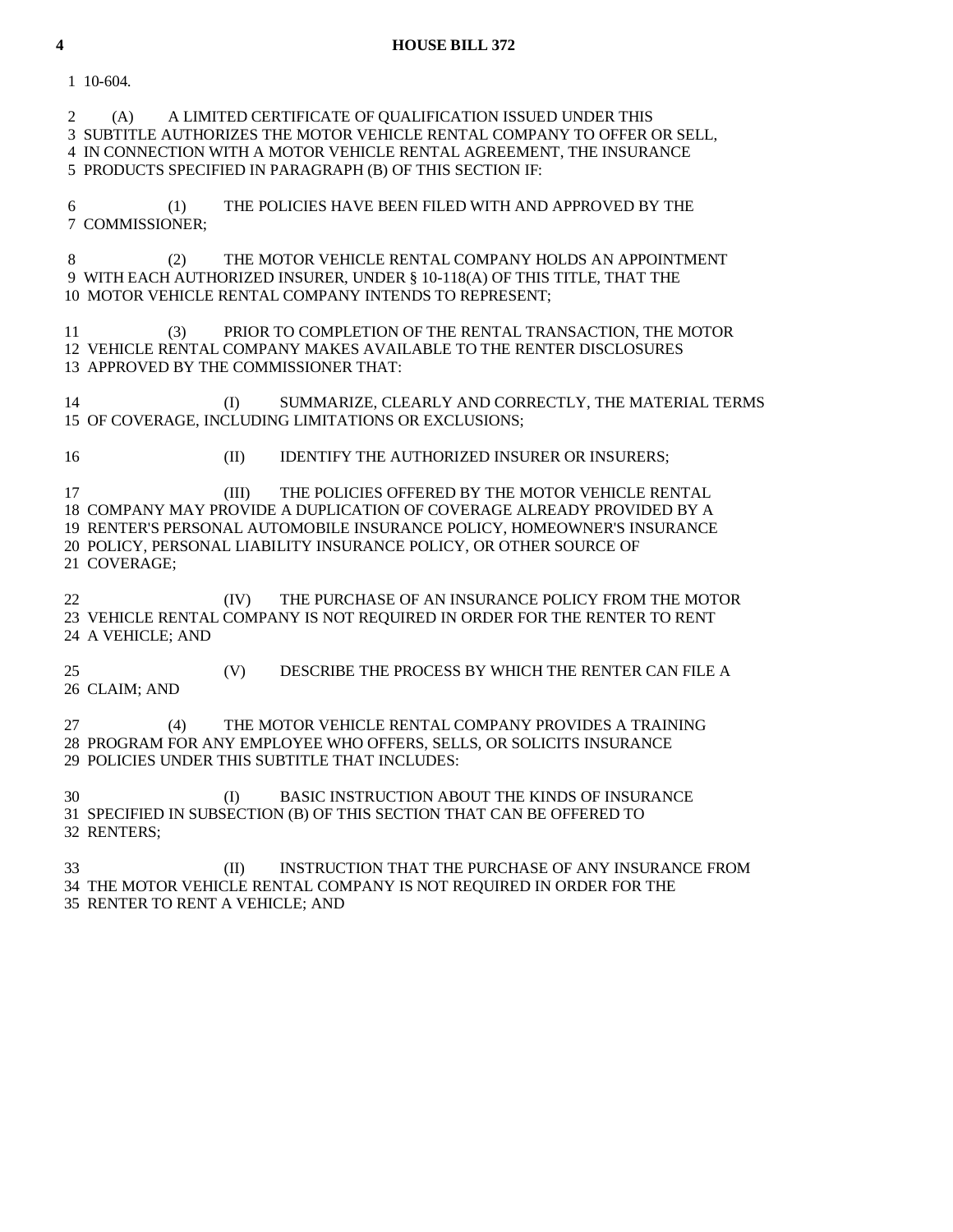1 (III) INSTRUCTION THAT THE RENTER MAY HAVE INSURANCE 2 POLICIES THAT ALREADY PROVIDE THE COVERAGE BEING OFFERED BY THE MOTOR 3 VEHICLE RENTAL COMPANY.

 4 (B) A LIMITED CERTIFICATE OF QUALIFICATION ISSUED UNDER THIS 5 SUBTITLE AUTHORIZES THE MOTOR VEHICLE RENTAL COMPANY TO OFFER OR SELL 6 INSURANCE POLICIES UNDER THIS SUBTITLE THAT ARE:

 7 (1) IN EXCESS OF OR OPTIONAL TO THE COVERAGES REQUIRED TO BE 8 PROVIDED BY THE MOTOR VEHICLE RENTAL COMPANY UNDER TITLE 17 OF THE 9 TRANSPORTATION ARTICLE AND ANY RELATED REGULATIONS; AND

10 (2) ONE OF THE FOLLOWING KINDS OF INSURANCE:

11 (I) BODILY INJURY LIABILITY;

12 **(II) PROPERTY DAMAGE LIABILITY;** 

13 (III) UNINSURED MOTORIST INSURANCE;

- 14 (IV) PERSONAL ACCIDENT INSURANCE;
- 15 (V) PERSONAL EFFECTS COVERAGE;

16 (VI) ROADSIDE ASSISTANCE AND EMERGENCY SICKNESS

17 PROTECTION PROGRAMS; AND

 18 (VII) ANY OTHER TRAVEL OR MOTOR VEHICLE RELATED INSURANCE 19 COVERAGE THAT THE COMMISSIONER MAY APPROVE AS MEANINGFUL AND 20 APPROPRIATE IN CONNECTION WITH THE RENTAL OF A VEHICLE.

21 10-605.

 22 (A) EXCEPT AS PROVIDED IN SUBSECTION (B) OF THIS SECTION, AN 23 INSURANCE POLICY SOLD IN CONNECTION WITH THE RENTAL OF A VEHICLE UNDER 24 THE PROVISIONS OF THIS SUBTITLE IS PRIMARY TO ANY OTHER VALID AND 25 COLLECTIBLE COVERAGE.

 26 (B) ANY INSURANCE SOLD TO A RENTER UNDER THE PROVISIONS OF THIS 27 SUBTITLE IS NOT PRIMARY TO:

28 (1) THE COVERAGES PROVIDED UNDER § 17-103(B) OF THE 29 TRANSPORTATION ARTICLE; OR

 30 (2) A POLICY THAT IS ISSUED IN CONNECTION WITH A REPLACEMENT 31 VEHICLE AS DESCRIBED IN § 18-102(A)(2) OF THE TRANSPORTATION ARTICLE.

32 10-606.

 33 (A) THE COMMISSIONER MAY SUSPEND, REVOKE, OR REFUSE TO RENEW A 34 LIMITED CERTIFICATE OF QUALIFICATION ISSUED UNDER THIS SUBTITLE AFTER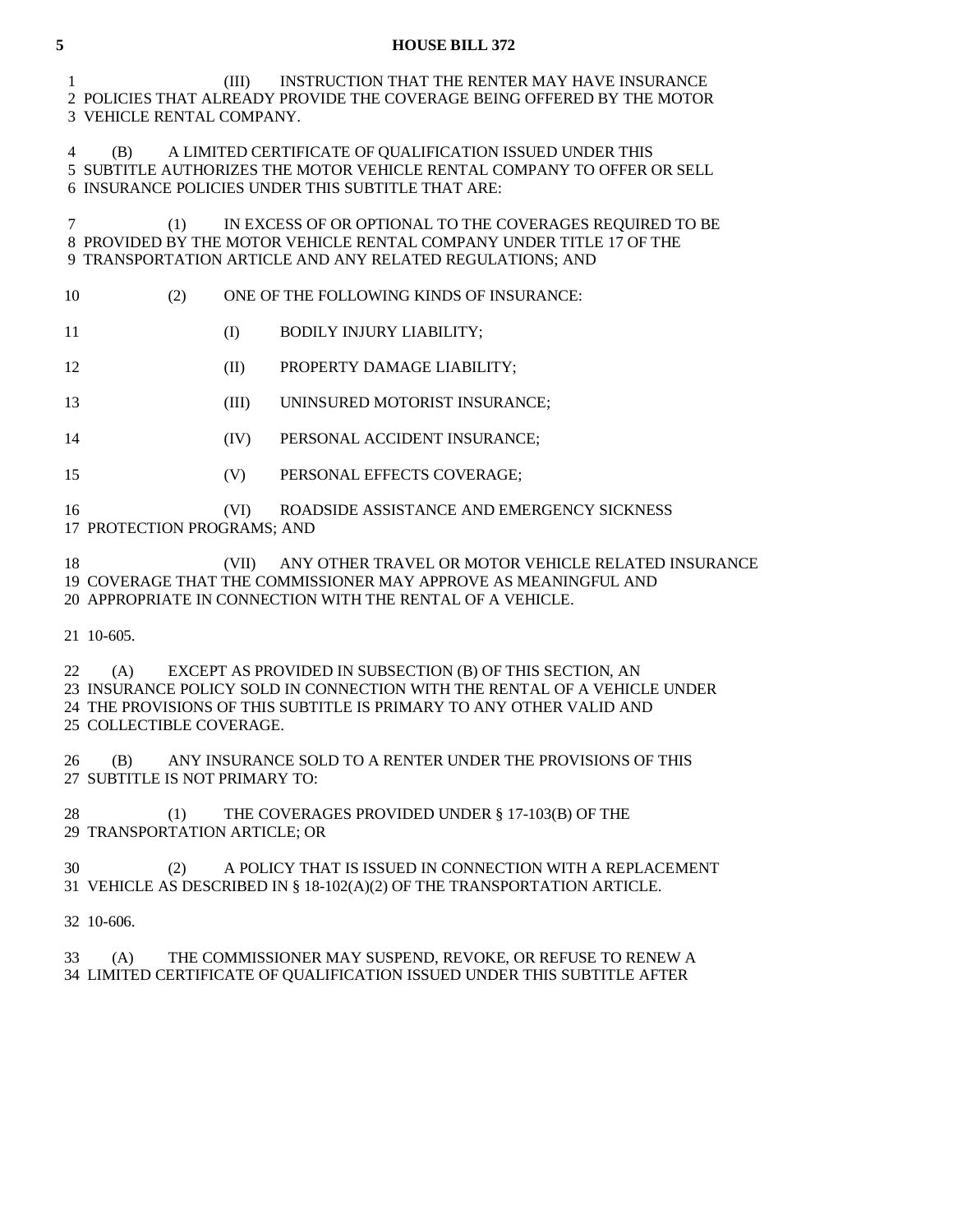1 NOTICE AND OPPORTUNITY FOR A HEARING UNDER TITLE 2, SUBTITLE 2 OF THIS 2 ARTICLE IF THE MOTOR VEHICLE RENTAL COMPANY HAS:

 3 (1) WILLFULLY VIOLATED THIS ARTICLE OR ANOTHER LAW OF THE 4 STATE THAT RELATES TO INSURANCE;

 5 (2) BEEN OPERATING WITHOUT A LIMITED CERTIFICATE OF 6 QUALIFICATION AS REQUIRED UNDER THIS SUBTITLE;

7 (3) FAILED TO PROVIDE REQUIRED DISCLOSURES;

8 (4) OFFERED OR SOLD UNAPPROVED INSURANCE PRODUCTS;

 9 (5) FAILED TO HOLD AN APPOINTMENT WITH THE NAMED INSURER; 10 AND

 11 (6) FAILED TO PROVIDE TRAINING TO EMPLOYEES OFFERING OR 12 SELLING INSURANCE PRODUCTS ON BEHALF OF THE MOTOR VEHICLE RENTAL 13 COMPANY.

 14 (B) A MOTOR VEHICLE RENTAL COMPANY AND ITS EMPLOYEES MAY NOT 15 ADVERTISE, REPRESENT, OR OTHERWISE HOLD ITSELF OUT AS AN AUTHORIZED 16 INSURER, OR AS AN INSURANCE AGENT OR INSURANCE BROKER, FOR ANY KIND OR 17 SUBDIVISION OF INSURANCE.

 18 (C) INSTEAD OF, OR IN ADDITION TO, SUSPENDING OR REVOKING THE 19 LIMITED CERTIFICATE OF QUALIFICATION, THE COMMISSIONER MAY IMPOSE ON 20 THE MOTOR VEHICLE RENTAL COMPANY A PENALTY OF NOT LESS THAN \$100 BUT 21 NOT MORE THAN \$2,500 FOR EACH VIOLATION OF THIS SUBTITLE.

 22 (D) INSTEAD OF, OR IN ADDITION TO, SUSPENDING OR REVOKING THE 23 LIMITED CERTIFICATE OF QUALIFICATION, THE COMMISSIONER MAY REQUIRE THAT 24 RESTITUTION BE MADE TO ANY PERSON WHO HAS SUFFERED FINANCIAL INJURY 25 BECAUSE OF THE VIOLATION OF THIS ARTICLE.

26 10-607.

 27 THE COMMISSIONER MAY ADOPT REGULATIONS TO CARRY OUT THE 28 PROVISIONS OF THIS SUBTITLE, INCLUDING REGULATIONS CONCERNING THE FORM 29 AND CONTENT OF REQUIRED DISCLOSURES TO RENTERS AND THE TRAINING 30 REQUIREMENTS FOR EMPLOYEES OF MOTOR VEHICLE RENTAL COMPANIES.

 31 SECTION 3. AND BE IT FURTHER ENACTED, That Section 1 of this Act shall 32 take effect June 1, 1999.

33 SECTION 4. AND BE IT FURTHER ENACTED, That Section 2 of this Act

34 shall take effect October 1, 1999, contingent on the termination of § 10-601 of the

35 Insurance Article as enacted by Chapter 746 of the Acts of the General Assembly of

36 1998 and amended by Section 1 of this Act, and if that termination of § 10-601 of the